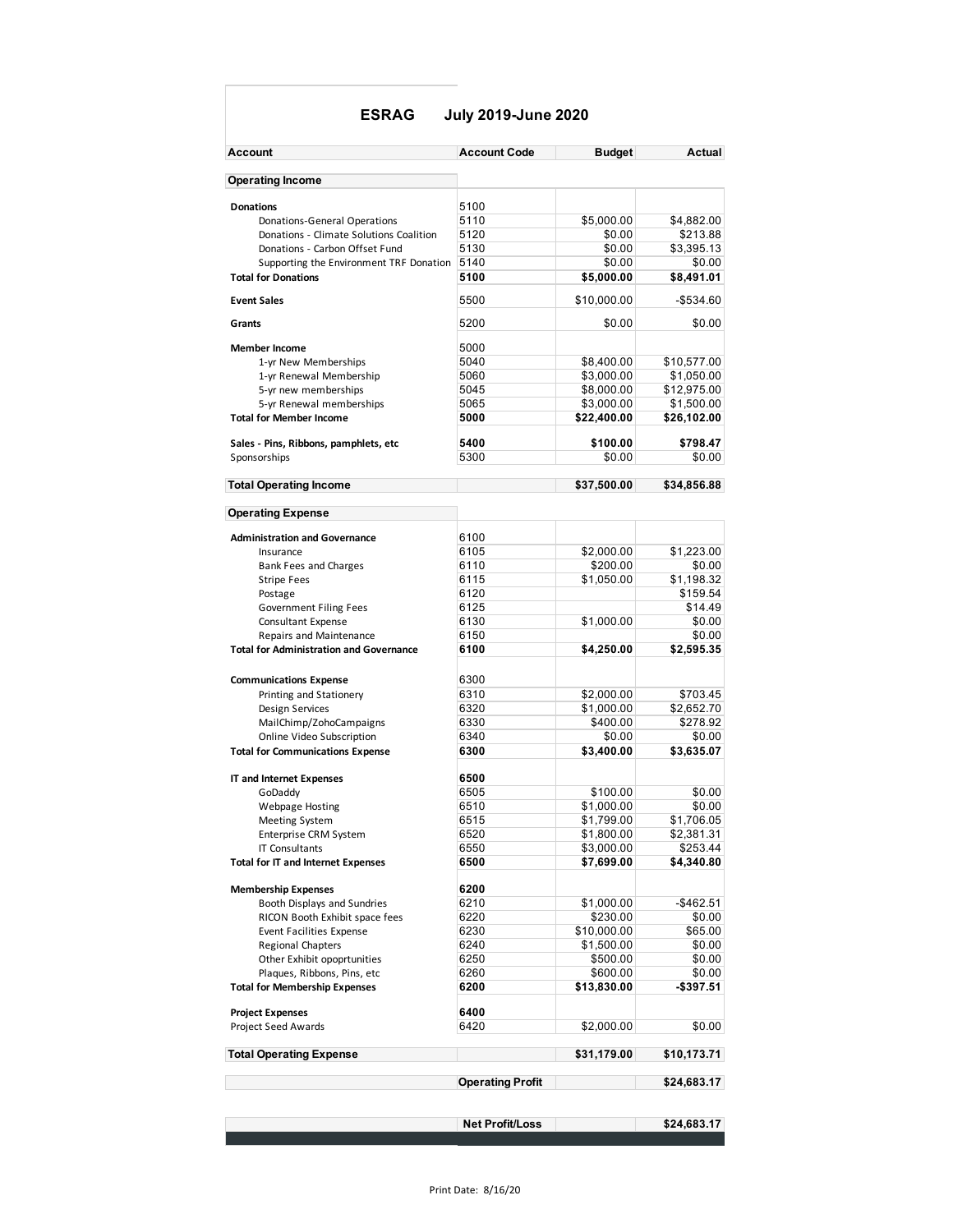# Environmental Sustainability Rotary Action Group

### Cash Flow Statement

From 01 Jul 2019 To 30 Jun 2020

| <b>Account</b>                             | <b>Account Code</b> | <b>Total</b> |
|--------------------------------------------|---------------------|--------------|
| <b>Beginning Cash Balance</b>              |                     | 35,100.49    |
| <b>Cash Flow from Operating Activities</b> |                     |              |
| Net Income                                 |                     | 22,860.17    |
| Accounts Payable                           | 3600                | 1,853.00     |
| Accounts Receivable                        | 2000                | $-30.00$     |
| Net cash provided by Operating Activities  |                     | 24,683.17    |
| <b>Cash Flow from Investing Activities</b> |                     |              |
| Net cash provided by Investing Activities  |                     | 0.00         |
| <b>Cash Flow from Financing Activities</b> |                     |              |
| Net cash provided by Financing Activities  |                     | 0.00         |
|                                            |                     |              |
| Net Change in cash                         |                     | 24,683.17    |
|                                            |                     |              |
| <b>Ending Cash Balance</b>                 |                     | 59,783.66    |

\*\* Amount is displayed in your base currency USD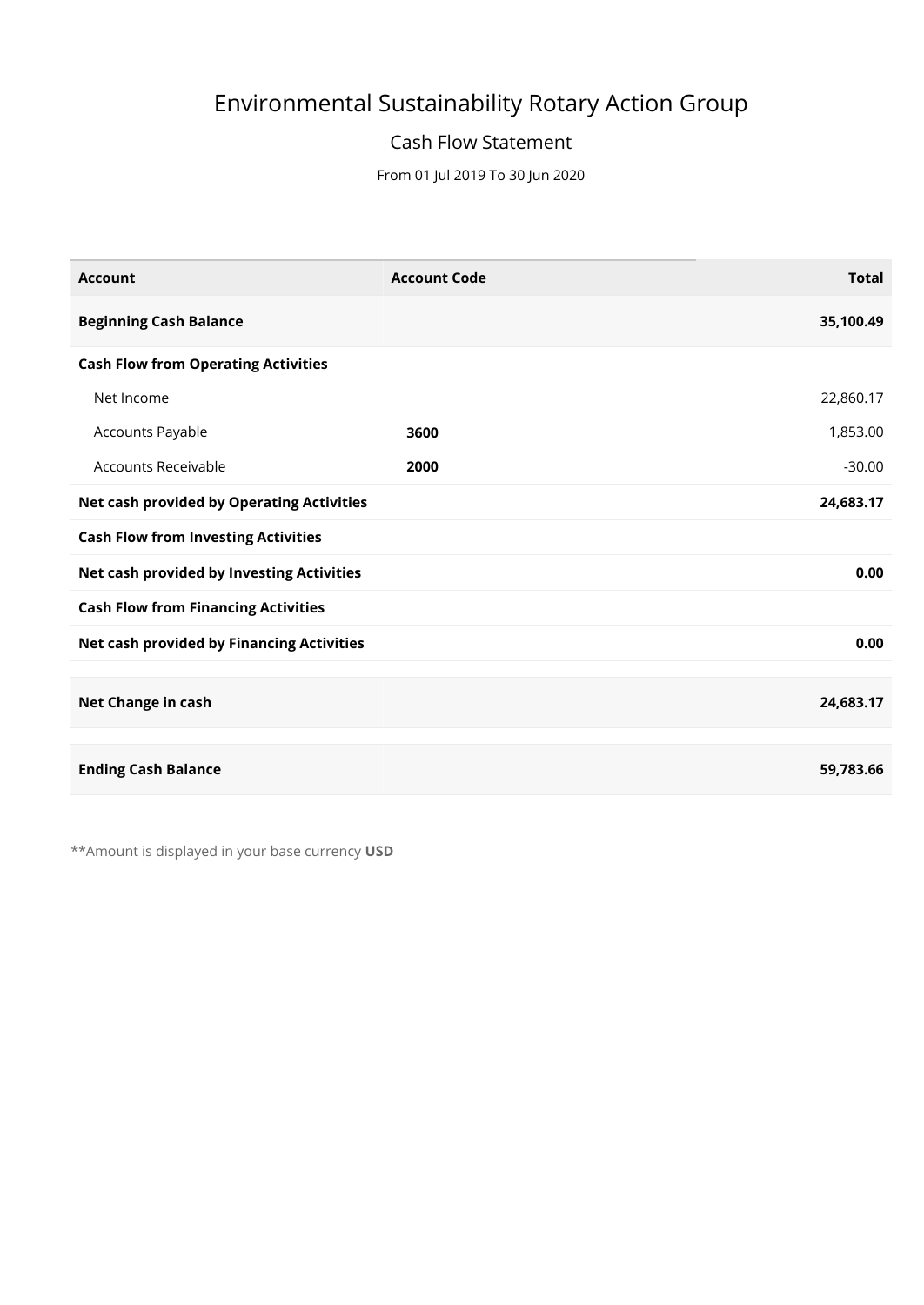# Environmental Sustainability Rotary Action Group

#### Balance Sheet

Basis: Accrual

As of 30 Jun 2020

| <b>Account</b>                    | <b>Account Code</b> | <b>Total</b> |
|-----------------------------------|---------------------|--------------|
| <b>ASSETS</b>                     |                     |              |
| <b>Current Assets</b>             |                     |              |
| Bank                              |                     |              |
| TOTAL BUS CHK                     | 1500                | 58,773.01    |
|                                   |                     | 58,773.01    |
| Accounts Receivable               | 2000                | 30.00        |
| <b>Total Current Assets</b>       |                     | 58,803.01    |
| <b>Other Assets</b>               |                     |              |
| <b>Stripe Clearing</b>            | 8000                | 1,010.65     |
| <b>Total Other Assets</b>         |                     | 1,010.65     |
| <b>TOTAL ASSETS</b>               |                     | 59,813.66    |
| <b>LIABILITIES &amp; EQUITIES</b> |                     |              |
| <b>Liabilities</b>                |                     |              |
| <b>Current Liabilities</b>        |                     |              |
| Accounts Payable                  | 3600                | 1,853.00     |
| <b>Total Current Liabilities</b>  |                     | 1,853.00     |
| <b>Total Liabilities</b>          |                     | 1,853.00     |
| <b>Equities</b>                   |                     |              |
| <b>Current Year Earnings</b>      |                     | 22,860.17    |
| <b>Retained Earnings</b>          | 4000                | 35,100.49    |
| <b>Total Equities</b>             |                     | 57,960.66    |
| TOTAL LIABILITIES & EQUITIES      |                     | 59,813.66    |

\*\* Amount is displayed in your base currency USD